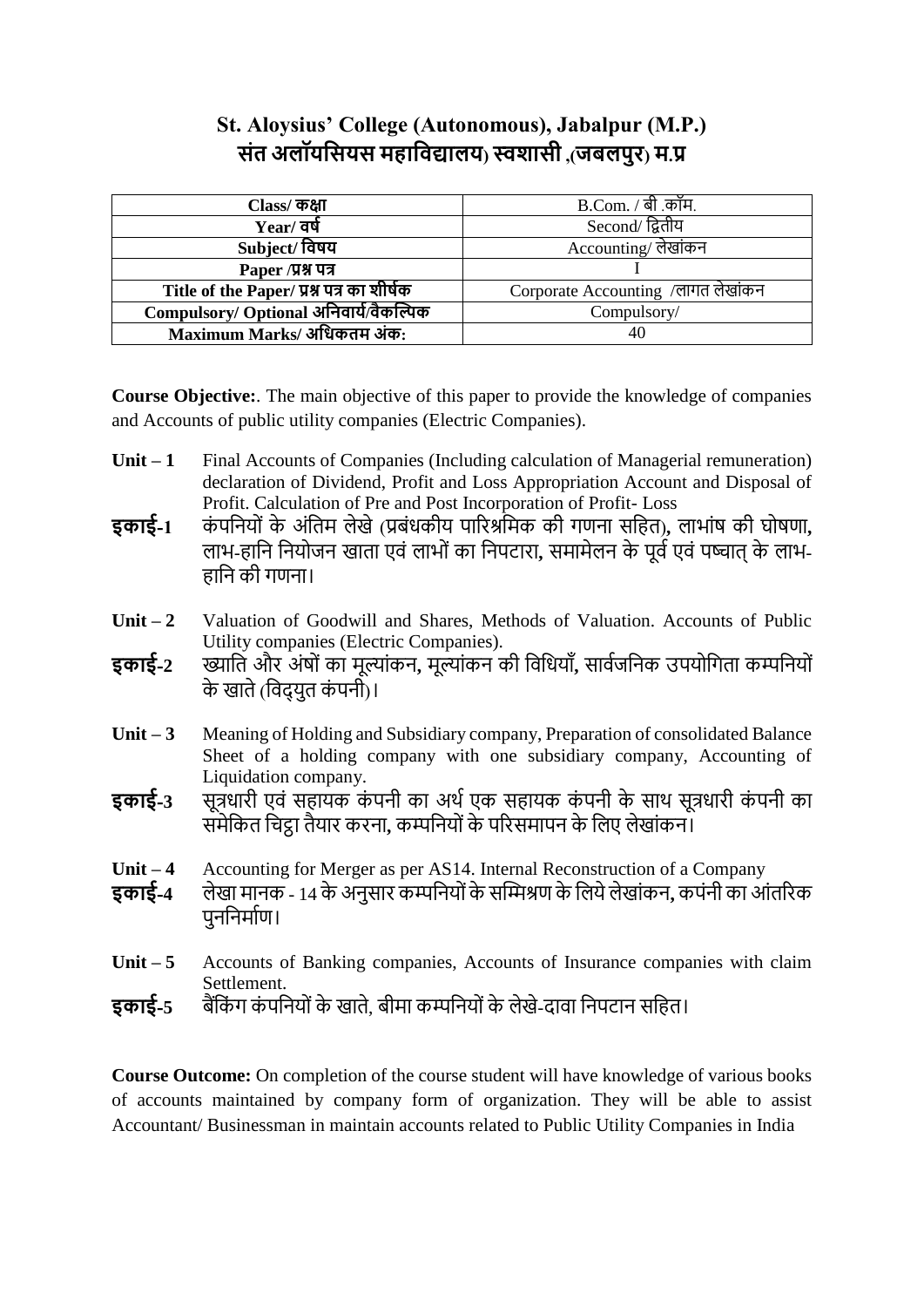#### **The learners will be able to**

| CO <sub>No.</sub> | <b>Course Outcomes</b>                                                                                                                                                                                    | <b>Cognitive Level</b> |
|-------------------|-----------------------------------------------------------------------------------------------------------------------------------------------------------------------------------------------------------|------------------------|
| $CO-1$            | To know about the meaning of Companies and working style of<br>Companies and the final accounts of Companies. Work with profit<br>prior to incorporation and post incorporation in companies<br>accounts. | U & R                  |
| $CO-2$            | Learn about the valuation method of goodwill and shares and<br>measurement of performance of companies.                                                                                                   | U & A p                |
| $CO-3$            | To know about the meaning of Holding and subsidiary company<br>and preparation of consolidated balance sheet. Get the Knowledge<br>of Liquidation of companies.                                           | $U$ & Ap               |
| $CO-4$            | Knowledge of rules regarding accounting for merger as per AS-<br>14 Accounting provision related to internal Reconstruction of<br>companies.                                                              | U & R                  |
| $CO-5$            | Students will be able to understand the concepts of premium, claims<br>and commission related to the banking company and insurance<br>company and get the Knowledge of Banking and Insurance System.      | $U$ & Ap               |

## **Cognitive Level:**

## **R- Remember; U- Understand; Ap – Apply; An – Analyze; E- Evaluate; C – Create**

| <b>Internal Assessment/Evaluation and Presentation</b>              | 10 marks             |
|---------------------------------------------------------------------|----------------------|
| Test-I (Objective Questions/Assignment)                             | $(05 \text{ marks})$ |
| Test-II (Descriptive Questions/ Case studies of Companies/Tutorial) | $(05 \text{ marks})$ |

- 1 Agrawal Mahesh Corporate Account, Ramprasad& Sons Bhopal
- 2 ShardaGawar Himalaya Publishing House Mumbai
- 3 Ramesh Mangal Company Accounts, Universal Publication Agra
- 4 Gupta, R. L. Radhaswami M.
- 5 Shukla S.M. SahityaBhawan Publication Agra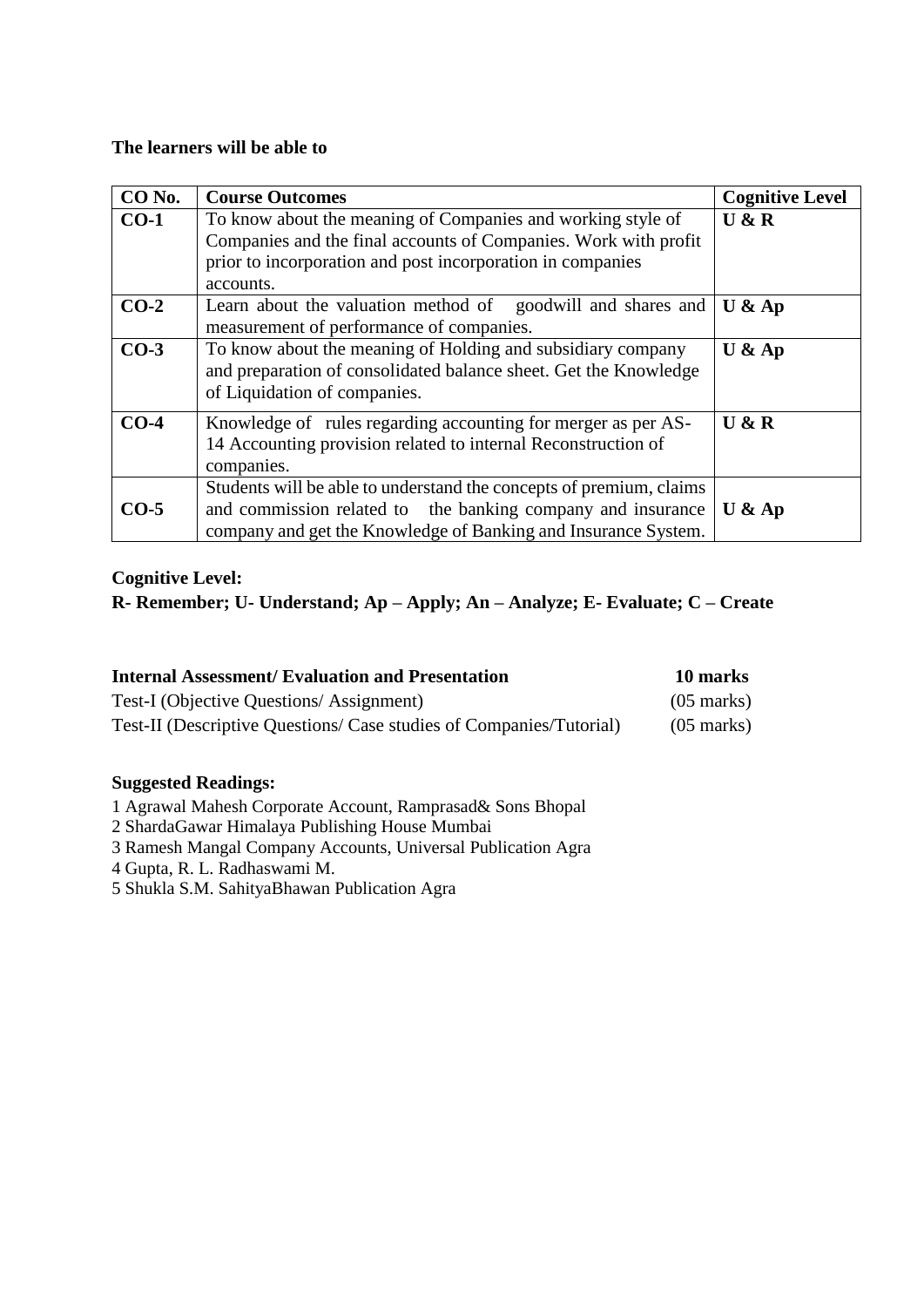| $\mathcal{L}(\mathcal{L}(\mathcal{L}(\mathcal{L}(\mathcal{L}(\mathcal{L}(\mathcal{L}(\mathcal{L}(\mathcal{L}(\mathcal{L}(\mathcal{L}(\mathcal{L}(\mathcal{L}(\mathcal{L}(\mathcal{L}(\mathcal{L}(\mathcal{L}(\mathcal{L}(\mathcal{L}(\mathcal{L}(\mathcal{L}(\mathcal{L}(\mathcal{L}(\mathcal{L}(\mathcal{L}(\mathcal{L}(\mathcal{L}(\mathcal{L}(\mathcal{L}(\mathcal{L}(\mathcal{L}(\mathcal{L}(\mathcal{L}(\mathcal{L}(\mathcal{L}(\mathcal{L}(\mathcal{$ |                               |  |  |
|-------------------------------------------------------------------------------------------------------------------------------------------------------------------------------------------------------------------------------------------------------------------------------------------------------------------------------------------------------------------------------------------------------------------------------------------------------------|-------------------------------|--|--|
| Class/ ক <b>ধা</b>                                                                                                                                                                                                                                                                                                                                                                                                                                          | <b>B.Com.</b> / बी. कॉम.      |  |  |
| $Year/$ वर्ष                                                                                                                                                                                                                                                                                                                                                                                                                                                | Second/ द्वितीय               |  |  |
| Subject/ विषय                                                                                                                                                                                                                                                                                                                                                                                                                                               | Accounting/ लेखांकन           |  |  |
| Paper/ प्रश्न पत्र                                                                                                                                                                                                                                                                                                                                                                                                                                          |                               |  |  |
| Title of the Paper/ प्रश्न पत्र का शीर्षक                                                                                                                                                                                                                                                                                                                                                                                                                   | Cost Accounting /लागत लेखांकन |  |  |
| Compulsory/ Optional अनिवार्य/वैकल्पिक                                                                                                                                                                                                                                                                                                                                                                                                                      | Compulsory/ अनिवार्य          |  |  |
| Maximum Marks/ अधिकतम अंक:                                                                                                                                                                                                                                                                                                                                                                                                                                  | 40                            |  |  |

## **St. Aloysius' College (Autonomous), Jabalpur (M.P.) संत अलॉयससयस महासिद्यालय )स्वशासी(, जबलपुर )म.प्र.(**

#### **Course Objective**

To enable the students to understand the basic knowledge of Cost Accounting, Types of Cost Accounting and to provide the information regarding allocation of expenses in various heads.

- **Unit-1** Cost: Meaning, Concept and Classification. Elements of Cost, Nature & Importance, Material Costing. Methods of Valuation of Material Issue. Concept and material control and its techniques, Labour Costing, Methods of Wages Payments. **Types of cost for managerial decision making.**
- **इकाई 1 लागत: अर्थ अवधारणा एवं वर्गीकरण लागत के तत्व, प्रक्रति एवं महत्व, सामग्री लागत लेखांकन,** सामग्री निर्गमन के मूल्यांकन की विधियाँ, सामग्री नियंत्रण अवधारणा एवं इसकी तकनीकें, श्रम लागत लेख ांकन, मजदू िी भुगत न की पद्धद्वतय ाँI **लागत के प्रकार प्रबन्धकीय सिर्षयि हेतु|**
- **Unit-2** Unit Costing, Preparation of Cost Sheet and statement of cost (Including calculation of tender price) overhead costing, (Including calculation of machine hour rate.)
- **इकाई** २ इकाई लागत लेखांकन, लागत पत्र, लागत पत्र एवं लागत विवरण का निर्माण (निविदा मूल्य की गणना सहित) उपरिव्व्यलेखांकन (मशीन घंटा दर की गणना सहित)
- **Unit-3** Contract and Job Costing, Operating Costing. (Transport Cost).
- **इकाई** 3 ठेका एवं उपकार्य लागत लेखांकन, परिचालन लागत लेखांकन (परिवहन लागत)।
- **Unit-4** Process Costing (Including inter process profit and reserve) Reconciliation of Cost and Financial Accounts
- **इकाई 4 प्रक्रिया लेखांकन (अंतर प्रक्रिया लाभ एवं संचय सहित) लागत लेखों का वित्तीय लेखों से** मिलान
- **Unit-5** Marginal Costing Profit Volume Ratio, Break-Even Point, Margin of Safety, Application of Break-even Analysis Standard Costing, and variance analysis (Material and Labour only)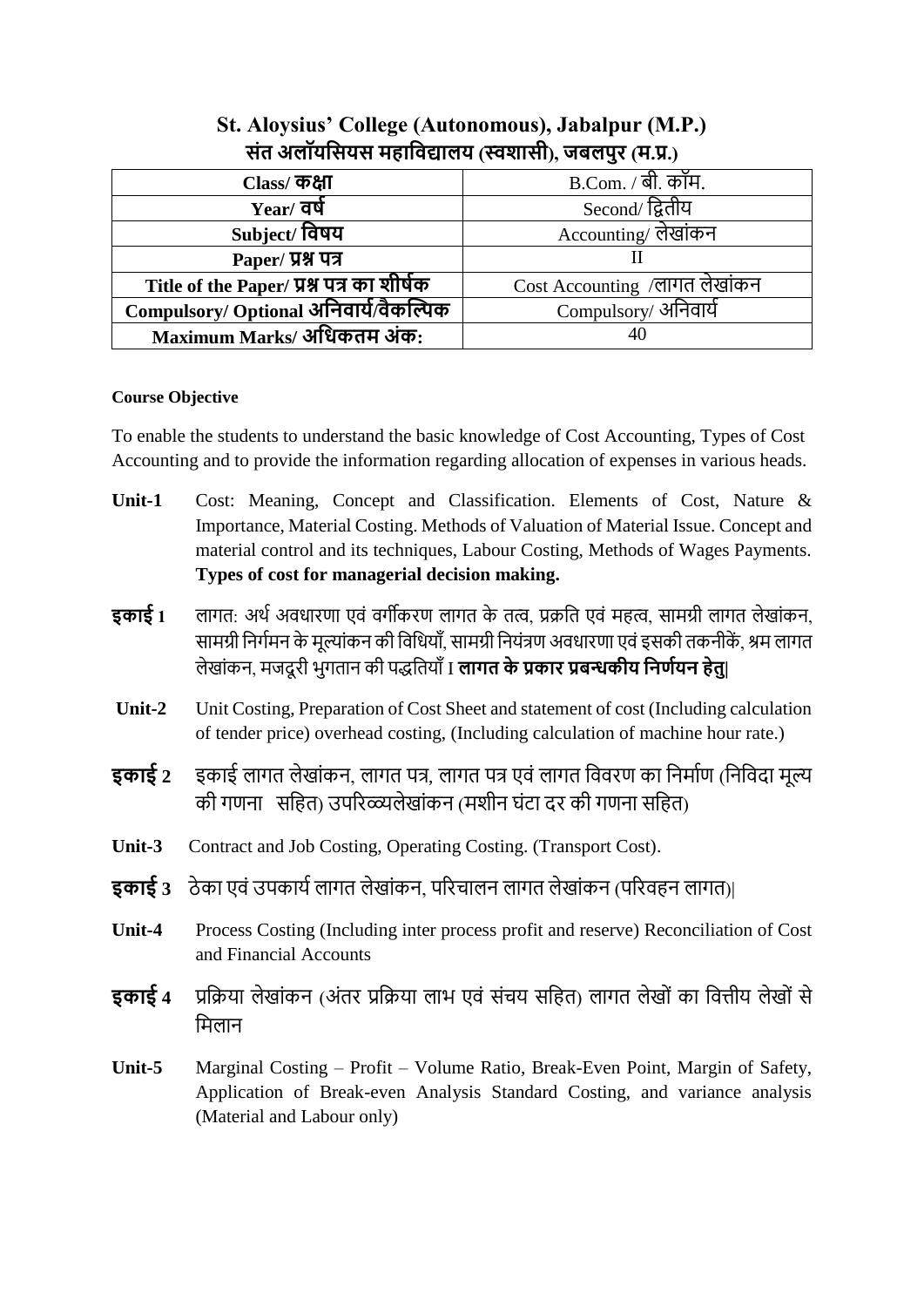# **इकाई** 5 सीमांत लागत लेखांकन- लाभ-मात्रा अनुपात, समविच्छेद बिन्दु, सुरक्षा सीमा, समविच्छेद विश्लेषण के प्रयोग प्रमाप लेखे एवं विचरण विश्लेषण (केवल सामग्री एवं श्रम)

## **Course Outcomes:**

This course exposes students to a broad range of cost accounting concepts and their terminology, identification and determination cost behavior. Student will be able to define and apply allocation of overhead also

### **The learners**

| CO No.            | <b>Course Outcomes</b>                                | <b>Cognitive Level</b> |
|-------------------|-------------------------------------------------------|------------------------|
| $CO-1$            | It will help to define and apply allocation of $ $ Ap |                        |
|                   | overheads                                             |                        |
| $CO-2$            | understand cost sheet and overhead costing            |                        |
| $CO-3$            | Learn contract and job costing                        |                        |
| $\overline{CO-4}$ | Analyze the situation of industry and company         | An                     |
|                   | with Marginal Costing and BEP                         |                        |

| <b>Internal Assessment/ Evaluation and Presentation</b>   | 10 marks             |
|-----------------------------------------------------------|----------------------|
| Test-I (Objectives Questions / Assignment / Presentation) | $(05 \text{ marks})$ |
| Test-II (Descriptive Questions / Case Study/ Quiz)        | $(05 \text{ marks})$ |

- 1. Dr. S.P Gupta and Dr. K.L Gupta, Cost Accounting, Sahitya Bhawan Publications
- 2. डॉ एस. पी गुप्ता एवं के. एल गुप्ता, लागत लेखांकन, साहित्य भवन पब्लीकेशन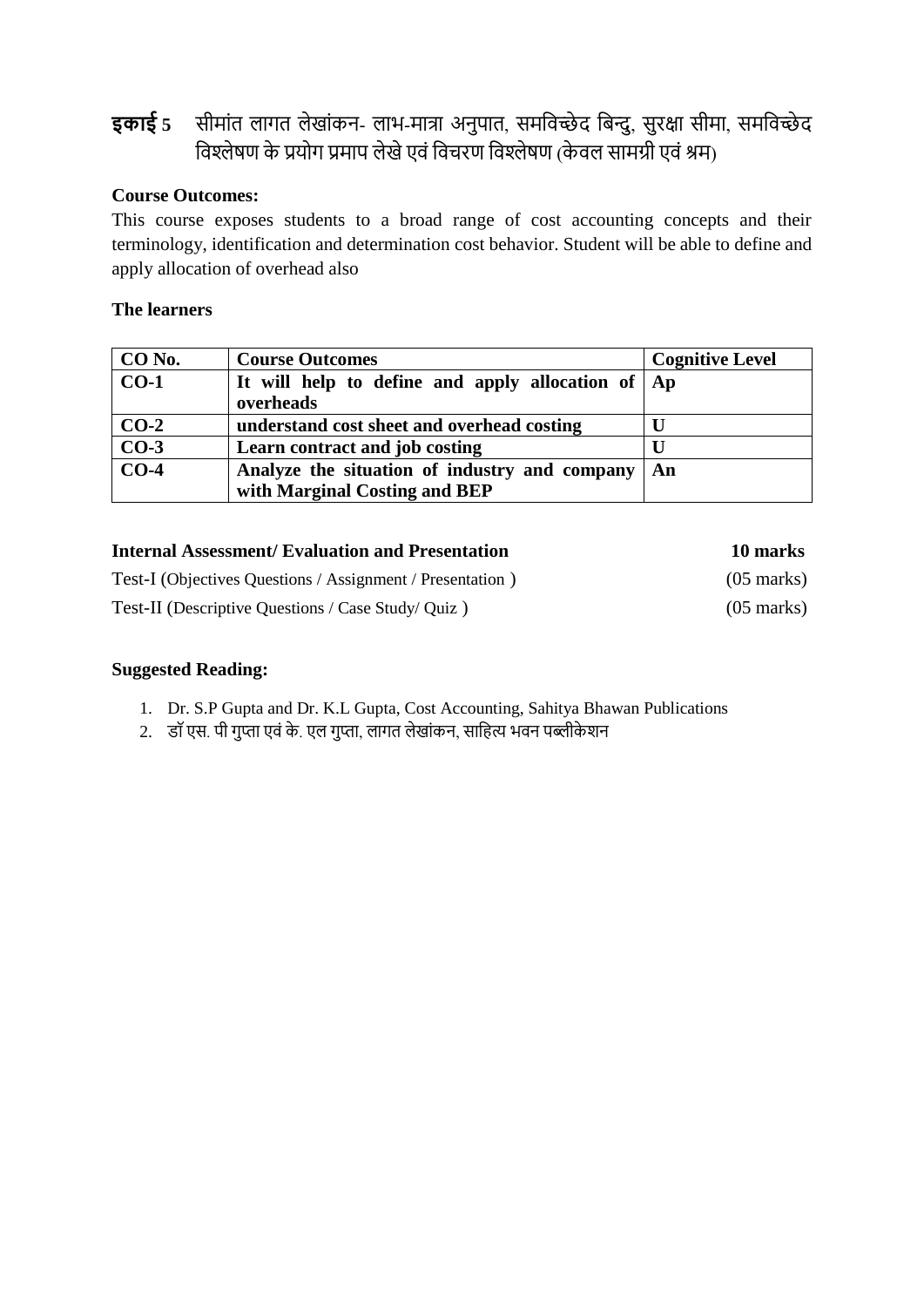| सत जतावासवस महाावद्यातव (स्वशासा), जबतपुर (म.प्र.) |                                                  |  |  |
|----------------------------------------------------|--------------------------------------------------|--|--|
| Class/ कक्षा                                       | B.Com. / बी .कॉम.                                |  |  |
| $Year/$ वर्ष                                       | Second/ द्वितीय                                  |  |  |
| Subject/ विषय                                      | Management/ प्रबंध                               |  |  |
| Paper /प्रश्न पत्र                                 |                                                  |  |  |
| Title of the Paper/ प्रश्न पत्र का शीर्षक          | Principles of Statistics / सांख्यिकी के सिद्धांत |  |  |
| Compulsory/ Optional अनिवार्य/वैकल्पिक             | Compulsory/ अनिवार्य                             |  |  |
| Maximum Marks/ अधिकतम अंक:                         | 40                                               |  |  |

## **St. Aloysius' College (Autonomous), Jabalpur (M.P.) संत अलॉयससयस महासिद्यालय )स्वशासी(, जबलपुर )म.प्र.(**

**Course Objective:** To facilitate the students to understand the fundamental of statistics and enable them to apply statistical methods in business context and interpret result.

- **Unit-1** Statistics-Meaning, Definition, Significance, Scope and Limitations of Statistical investigation. Process of Data Collection, Primary and Secondary Data, Methods of Sampling, Preparation of Questionnaire, Classification and Tabulation of Data, Preparation of Statistical Series and its types.
- इकाई-1 सांख्यिकी- आषय, परिभाषा एवं महत्व, क्षेत्र एवं सीमायें, सांख्यिकीय अनुसंधान। समंक संकलन की प्रक्रिया, प्राथमिक एवं द्वितीयक समंक, निदर्षन की रीतियाँ, प्रष्नावली की रचना, समंकों का वर्गीकरण एवं सारणीयन, सांख्यिकीय श्रेणियों की रचना एवं प्रकार।
- **Unit-2** Measurement of Central Tendency- Mean, Median, Quartile, Mode, Geometric Mean and Harmonic Mean
- इकाई-2 केन्द्रीय प्रवृत्ति के माप-माध्य, मध्यका, चतुर्थक, भूयिष्ठक, गुणोत्तर माध्य एवं हरात्मक माध्य।
- **Unit-3** Dispersion and Skewness. Analysis of Time Series Meaning, Importance, Components, Decomposition of Time Series, Measurement of Long Term Trends, Measurement of Cyclical and Irregular Fluctuations. Case study of **profit**s trend analysis of companies.
- इकाई 3 अपकिरण एवं विषमता। काल श्रेणी का विश्लेषण अर्थ, महत्व, संघटक, काल श्रेणी का विघटन, दीर्घकालीन उपनति के माप, चक्रीय व अनियमित उच्चावचनों के माप। कंपनियों के लाभों की उपनति का अध्ययन|
- **Unit-4** Correlation- Meaning, Definition, Types and Degree of Correlation, Methods of Correlation. Regression Analysis - Meaning, Uses, Difference between Correlation and Regression, Linear Regression, Regression Equations, Calculation of Coefficient of Regression.
- इकाई-4 सहसंम्बध- आषय,परिभाषा,प्रकार,सहसम्बध का परिमाण, सहसम्बध की विधियां । प्रतीपगमन विश्लेषण- आषय,उपयोग,सहसम्बध एवं प्रतीपगमन में अंतर, रेखीय प्रतीपगमन, प्रतीपगमन समीकरण, प्रतीपगमन गणांक का परिकलन|
- **Unit-5** Index Number- Meaning, Characteristics, Importance and Uses. Construction of Index Numbers- Cost of living Index, Fisher's Ideal Index Number. Diagrammatic and Graphic presentation of Data. Case study of Cost of living index number of families of Jabalpur district.
- इकाई-5 निर्देशांक -अर्थ, विशेषताएं, महत्व एवं उपयोग। निर्देशांकों की रचना जीवन निर्वाह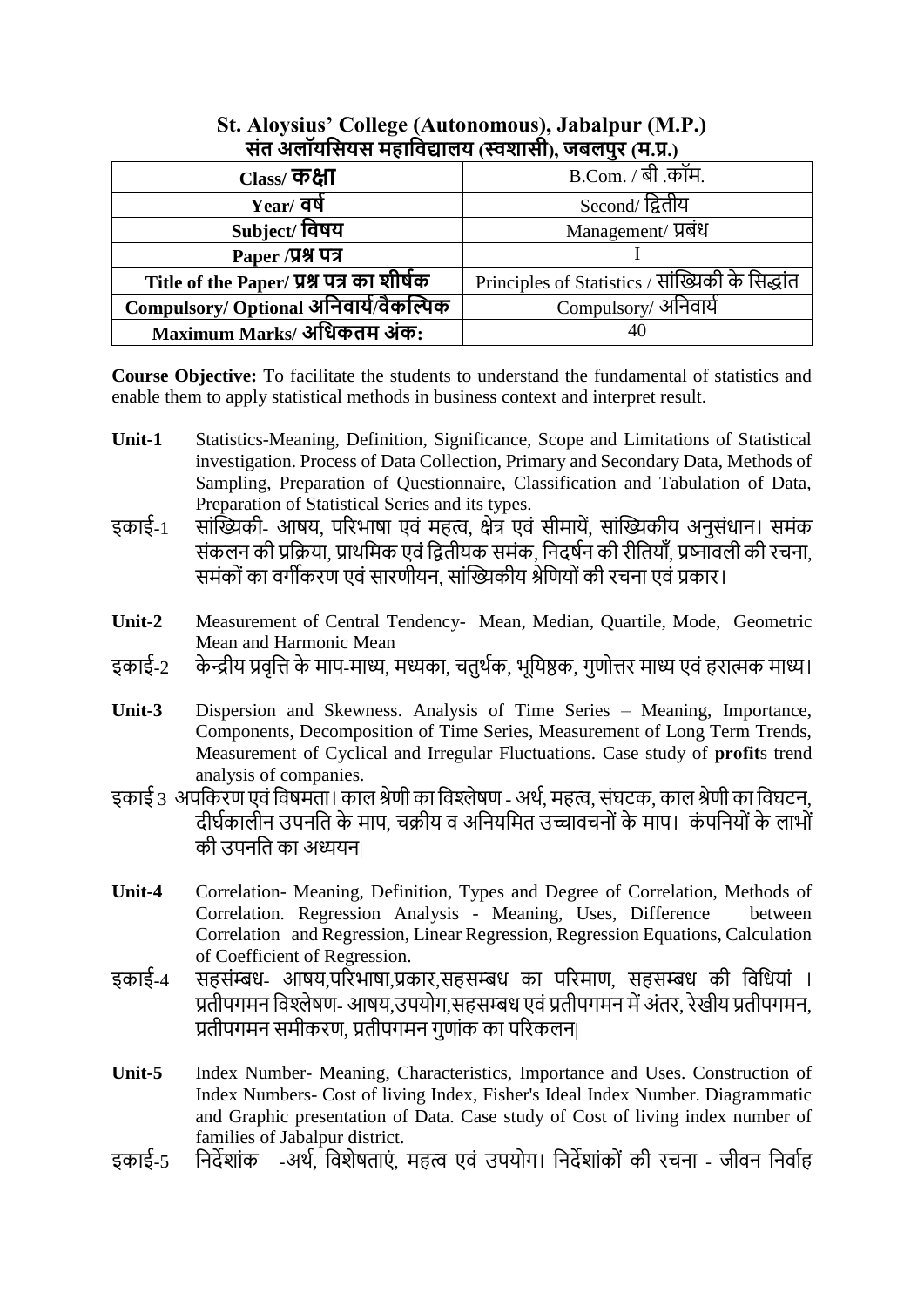## निर्देशांक, फिशर का आदर्श सूचकांक। समंको का चित्रमय एवं रेखीय प्रदर्शन। जबलपुर जिले के परिवारों के जीवन निर्वाह निर्देशांकों का अध्ययन

**Course Outcome:** To make the students understand the utility of statistics, familiarize them with the application of basic statistical tools used to summarize and analyze quantitative information for decision making. The student would develop competence to use averages, measures of variation, correlation and regression coefficients.

### **The learners will be able to**

| CO No. | <b>Expected Course Outcomes</b>                        | <b>Cognitive Level</b> |
|--------|--------------------------------------------------------|------------------------|
| $CO-1$ | Understand Significance and Scope Statistics,          | U & R                  |
|        | Primary and Secondary Data, Methods of Sampling        |                        |
| $CO-2$ | Compute Mean, Median, Mode and Quartiles               | U & E                  |
| $CO-3$ | Computation of Dispersion, Skewness and Time<br>series | Ap $\&$ An $\&$ C      |
| $CO-4$ | Analyze Correlation and Regression                     | Ap & An                |
| $CO-5$ | <b>Computation of Index Number</b>                     | Ap & An                |

#### **Cognitive Level:**

## **R- Remember; U- Understand; Ap – Apply; An – Analyze; E- Evaluate; C – Create**

| <b>Internal Assessment/ Evaluation and Presentation</b>                              | 10 marks             |
|--------------------------------------------------------------------------------------|----------------------|
| Test-I (Objective Questions/Assignment)                                              | $(05 \text{ marks})$ |
| Test-II (Descriptive Questions/Survey based practical questions/Tutorial) (05 marks) |                      |

- **1.** Gupta B.N., Statistics, Sahitya Bawan Publication, Agra
- **2.** Gupta & Kumar, Fundamental of Statistics, Himalya Publishing House, New Delhi
- **3.** Shukla & Sahay, Principles of Statistics, Sahitya Bhawan Publication, Agra
- **4.** Jain, Preeti, Principles of Statistics, Ram Prasad & Sons, Agra.
- **5.** Nagar K.N., Statistics, Meenakshi Prakashan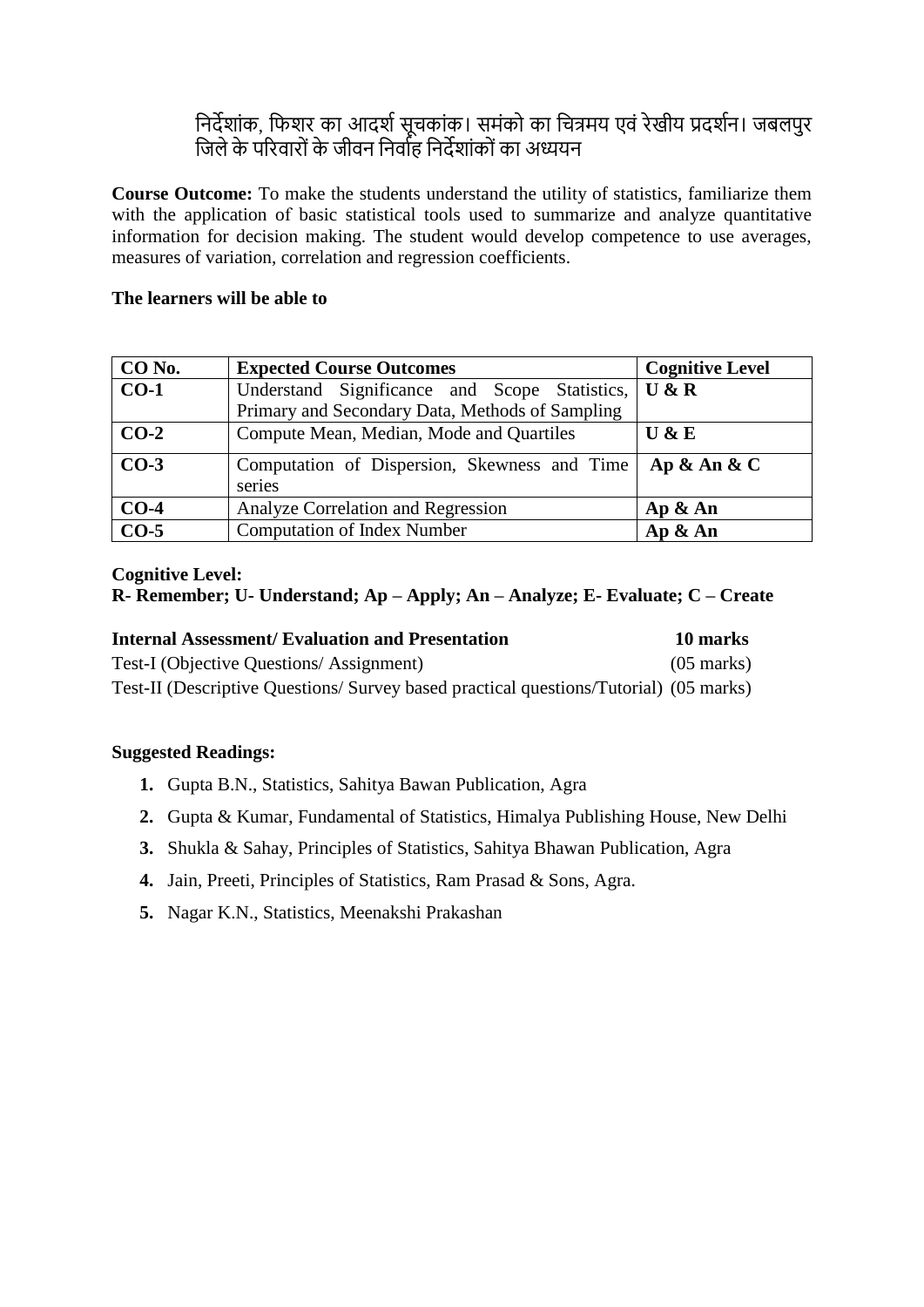| $\mathcal{L}(\mathcal{L}(\mathcal{L}(\mathcal{L}(\mathcal{L}(\mathcal{L}(\mathcal{L}(\mathcal{L}(\mathcal{L}(\mathcal{L}(\mathcal{L}(\mathcal{L}(\mathcal{L}(\mathcal{L}(\mathcal{L}(\mathcal{L}(\mathcal{L}(\mathcal{L}(\mathcal{L}(\mathcal{L}(\mathcal{L}(\mathcal{L}(\mathcal{L}(\mathcal{L}(\mathcal{L}(\mathcal{L}(\mathcal{L}(\mathcal{L}(\mathcal{L}(\mathcal{L}(\mathcal{L}(\mathcal{L}(\mathcal{L}(\mathcal{L}(\mathcal{L}(\mathcal{L}(\mathcal{$ |                                               |  |  |
|-------------------------------------------------------------------------------------------------------------------------------------------------------------------------------------------------------------------------------------------------------------------------------------------------------------------------------------------------------------------------------------------------------------------------------------------------------------|-----------------------------------------------|--|--|
| Class/ कक्षा                                                                                                                                                                                                                                                                                                                                                                                                                                                | $B.$ Com. / बी. कॉम.                          |  |  |
| Year/ वर्षे                                                                                                                                                                                                                                                                                                                                                                                                                                                 | Second/ द्वितीय                               |  |  |
| Subject/ विषय                                                                                                                                                                                                                                                                                                                                                                                                                                               | Management / प्रबंध                           |  |  |
| Paper /प्रश्न पत्र                                                                                                                                                                                                                                                                                                                                                                                                                                          |                                               |  |  |
| Title of the Paper/ प्रश्न पत्र का शीर्षक                                                                                                                                                                                                                                                                                                                                                                                                                   | Principles of Management / प्रबंध के सिद्धांत |  |  |
| Compulsory/ Optional अनिवार्य/वैकल्पिक                                                                                                                                                                                                                                                                                                                                                                                                                      | Compulsory/ अनिवार्य                          |  |  |
| Maximum Marks/ अधिकतम अंक:                                                                                                                                                                                                                                                                                                                                                                                                                                  | 40                                            |  |  |

## **St. Aloysius' College (Autonomous), Jabalpur (M.P.) संत अलॉयससयस महासिद्यालय (स्वशासी), जबलपुर (म.प्र.)**

**Course Objective:** To impart the knowledge of evolution of management and its effect on future managers. Identify and evaluate social responsibility and ethical issues involved in business situations. Understand the process of management and impact of human resources in the organization.

#### **Particulars**

- Unit-I Management-Meaning, Nature and Importance, Functions and Principles of Management, Management V/s Administration. Development of Managerial Thought, Contribution of Taylor and Fayol. Management by Exceptions, Management by objectives, social responsibility of management. **New Dimensions of Business- E- Business.**
- इकाई 1 प्रबंध अर्थ प्रकृति एवं महत्व प्रबंध के कार्य एवं सिद्धांत] प्रबंध बनाम प्रशासनA प्रबंधकीय विचारधारा का विकास] टेलर एवं फयाल का यागदान् , अपवाद द्वारा प्रबंध, उद्देश्यां द्वारा प्रबंध. प्रबंध का **सामाजिक उत्तरदायित्व. व्यवसाय के नवीन आयाम – ई –बिजनेस एवं <b>आतिथ्य प्रबंधन.**
- Unit-II Planning: Meaning, Nature and Importance, Elements, types, Process of Planning, Barriers to Effective Planning, Forecasting-Need and Techniques. Decision Making: Concept, Process, Coordination.
- इकाई 2 <sup>नियोजन</sup>- अर्थ प्रकृति fएवं महत्व. तत्व, प्रकार, नियोजन की प्रक्रिया, प्रभावी नियोजन की बाधाएं. पूर्वानुमान- आवश्यकता एवं तकनीकें. निर्णयन – अवधारणा एवं प्रक्रिया . समन्वय.
- Unit-III Organization Meaning, Importance and Principles, Span of Management, Centralization And Decentralization, forms of organization ,staffing-Nature and scope of staffing, Manpower planning, selection and Training, Performance Appraisal , Delegation of Authority. Overview of **Human Resource Management.**
- इकाई -3 संगठन- अर्थ , महत्व एवं सिद्धांत, प्रबंध का विस्तार, केन्द्रीयकरण एवं विकेंद्रीकरण , संगठन के प्रकार, स्टाफिंग – प्रकृति एवं क्षेत्र, मानव संसाधन नियोजन ,चयन एवं प्रशिक्षण प्रदर्शन का मुल्यांकन, सत्ता का भारार्पण. मानव संसाधन प्रबंध|
- Unit-IV Motivation: Concept, Importance Characteristic, Classification of Motives, Theories of Motivation. Leadership - Concept and Leadership styles, Leadership Theories.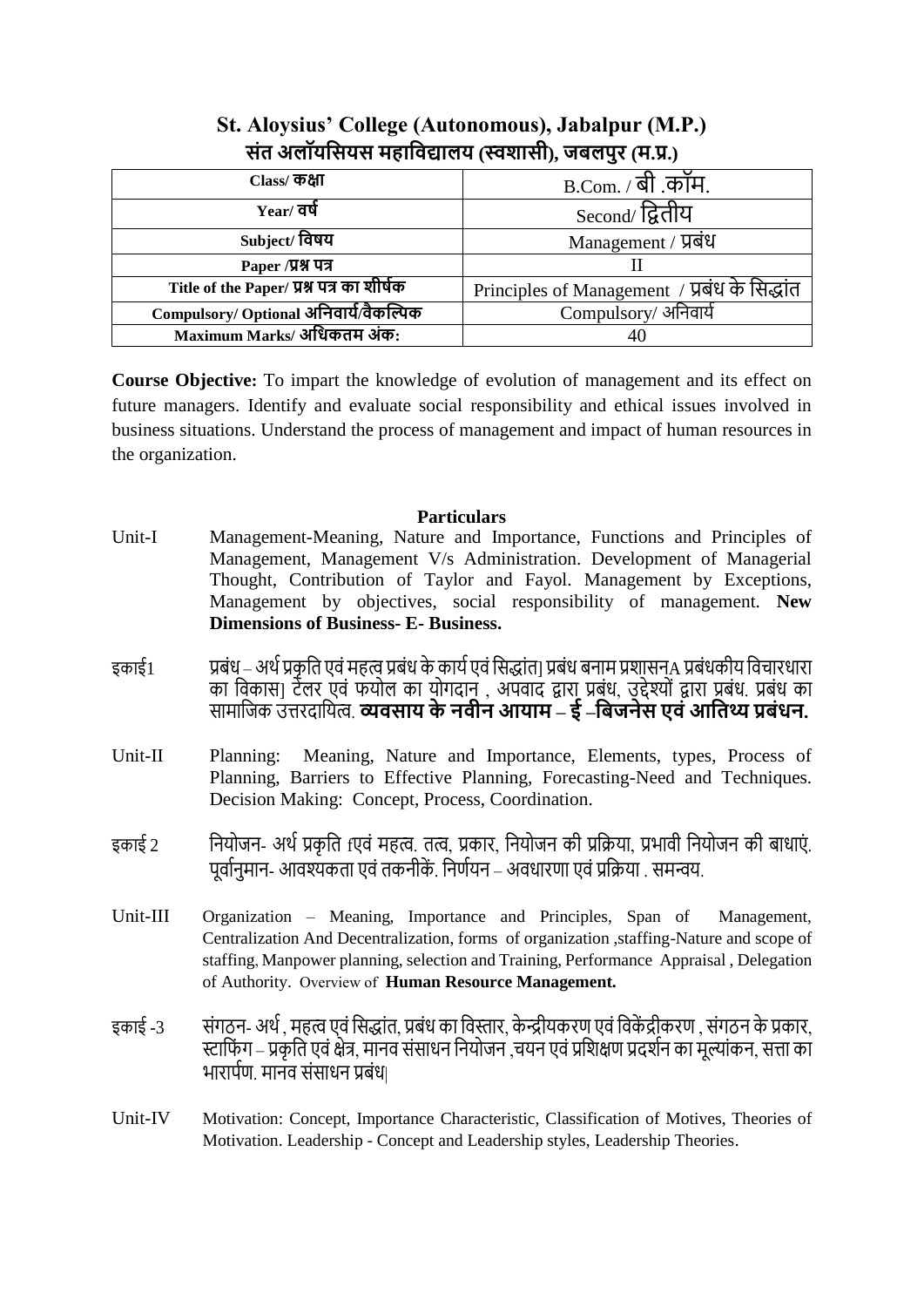| इकाई -4 | अभिप्रेरण – अवधारणा, महत्व ,  विशेषताएं , अभिप्रेरण का वर्गीकरण, अभिप्रेरणा के सिद्धांत.  नेतृत्व- |  |  |
|---------|----------------------------------------------------------------------------------------------------|--|--|
|         | अवधारणा एवं शैलियाँ , नेतृत्व के सिद्धांत                                                          |  |  |
|         |                                                                                                    |  |  |

- Unit-V Direction- Concept, Nature, Importance Process and Methods. Controlling- Concept, Nature, Importance, Process of controlling, Control Technique. इकाई -5 त्रिदेशन - अवधारणा, प्रकृति, महत्व, प्रक्रिया एव पद्धतियाँ. नियंत्रण – अवधारणा , प्रकृति, नियंत्रण प्रक्रिया,
- द्वनयांत्रण तकनीकें|

**Course Outcomes:** After completion of this course, the students will be able to learn systematically the concepts of management and enhance their management skills.

#### **The learners will be able to**

| CO No. | <b>Course Outcomes</b>                                                                          | <b>Cognitive Level</b> |
|--------|-------------------------------------------------------------------------------------------------|------------------------|
| $CO-1$ | Knowledge of principles of management and school of $\mid$ <b>U</b> , An<br>management thoughts |                        |
| $CO-2$ | Understand significance of planning, and decision<br>making.                                    | U, An                  |
| $CO-3$ | Understanding types of organization                                                             | U                      |
| $CO-4$ | Understand theories of motivation and leadership                                                | $U$ , An               |
| $CO-5$ | Understand need of controlling and significance                                                 | U, An                  |

#### **Cognitive Level:**

**R- Remember; U- Understand; Ap – Apply; An – Analyse; E- Evaluate; C – Create**

| <b>Internal Assessment/Evaluation and Presentation</b> | 10 marks             |
|--------------------------------------------------------|----------------------|
| Test-I (Objective Questions/Assignment)                | $(05 \text{ marks})$ |
| Test-II (Descriptive Questions/Tutorial)               | $(05 \text{ marks})$ |

- 1. R. L. Noulakha Principles of Management, RBD Publishing House New Delhi.
- 2. S. M. Shukla- Principles of Management, Sahitya Bhava n Agra
- 3. B.K. Agrawal Principles of Management, Ramprasad & Sons, Bhopal
- 4. T. Ramasamy- Principles of Management, Himalya Publishing House, Mumbai
- 5. Gupta & Sharma- Principle of Management, Kalyani, Publishers, New Delhi
- 6. Sen & Gupta- Principle of Management, Vikash Publishing, New Delhi
- 7. R.D. Agrawal: Organization and Management MC Graw Hill, New Delhi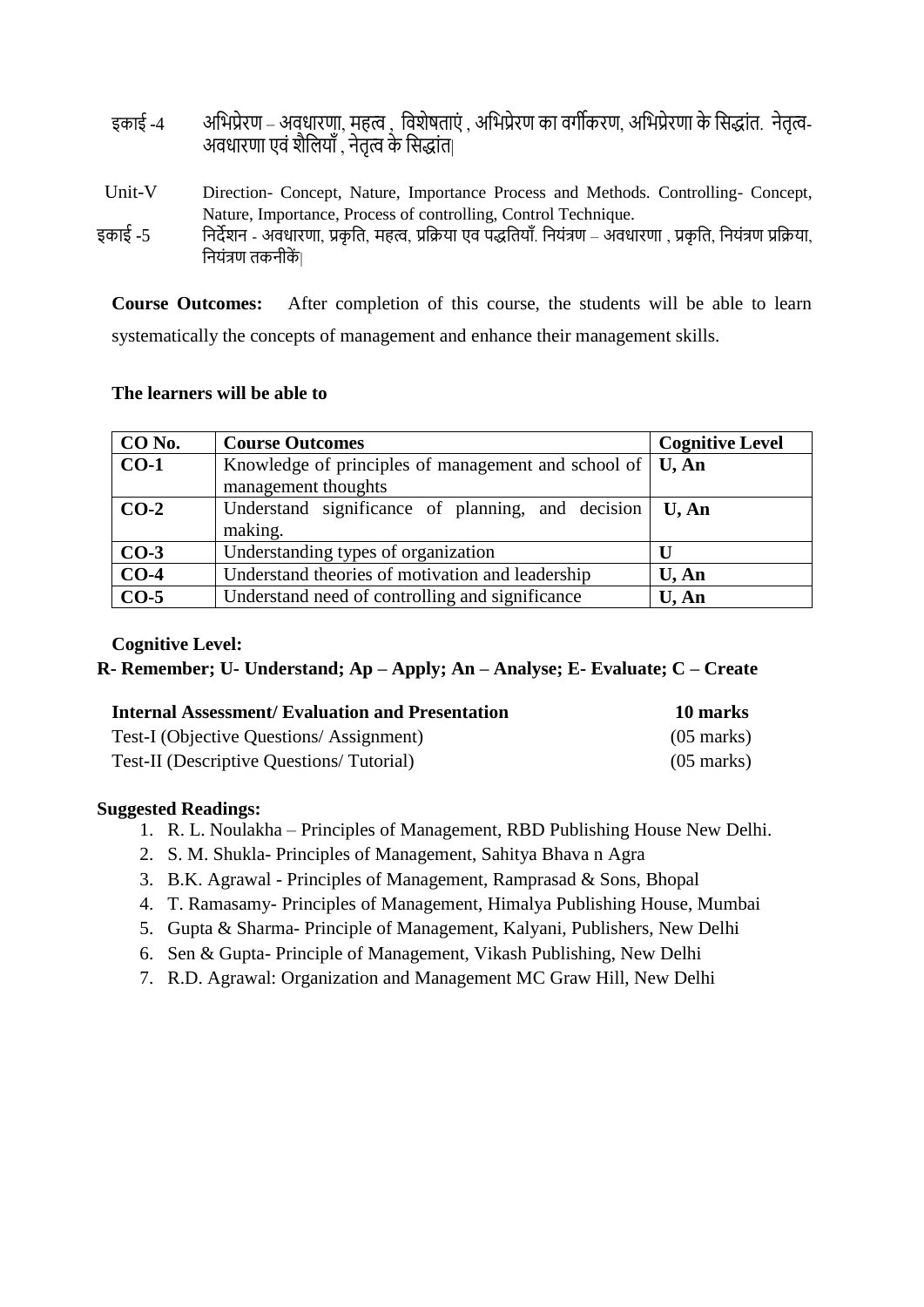| <u>הט סלווטומטק הפווטפולוט (לטאוומו), טשלוע</u> ל (ה.א.) |                                                 |
|----------------------------------------------------------|-------------------------------------------------|
| Class / कक्षा                                            | <b>B.Com./ बी. कॉम.</b>                         |
| $Year/$ वर्ष                                             | Second year / द्वितीय <b>वर्षे</b>              |
| Subject/ विषय                                            | Applied Economics Group / व्यवहारिक अर्थशास्त्र |
| Paper/ प्रश्न पत्र                                       |                                                 |
| Title of the Paper/ प्रश्न पत्र का शीर्षक                | Indian Companies Act/                           |
|                                                          | भारतीय कंपनी अधिनियम                            |
| Compulsory/ Optional अनिवार्य/ वैकल्पिक                  | Optional /वैकल्पिक                              |
| Maximum Marks/ अधिकतम अंक                                | 40                                              |

## **St. Aloysius' College (Autonomous), Jabalpur (M.P.) संत अलॉयससयस महासिद्यालय (स्वशासी), जबलपुर (म.प्र.)**

**Course Objective:** On completion of the course, students will be able to understand incorporation of a company and other statutory provisions as per Companies Act, 2013. This will give them a clear understanding of company form of organization.

- **Unit-1** Company Act. 2013-Definition, Characteristics, Types of Company, Formation of Company, Promotion, Incorporation and Commencement of Business.
- **इकाई- 1** कंपनी अधिनियम 2013 परिभाषा, विशेषताएं कंपनी के प्रकार । कंपनी का निर्माण प्रवर्तन, सम्मलेन एवं व्यवसाय का प्रारम्भ ।
- **Unit-2** Detailed study of Memorandum, Articles and Prospectus. Case studies of Companies.
- **इकाई- 2** सीम द्वनयम, अांतद्वनवयम एवां प्प्प्रद्ववविण क द्ववस्तृत अध्ययन कां पनी की के स स्टडी।
- **Unit-3** Shares Shares Capital, Types of Shares, Transfer and Transmission of Shares. Shareholders v/s Member of the company. Debentures – Meaning and Types, Borrowing powers. Mortgages and Charges
- **इकाई-3** अंश अंश पूँजी, अंशो के प्रकार, अंशो का हस्तांतरण एवं अभिहस्तान्तरण| अंशधारी बनाम कंपनी के सदस्य। ऋणपत्र - अर्थ एवं प्रकार ऋण लेने के अधिकार, बंधक एवं प्रभार।
- **Unit-4** Directors Managing Director, Whole time Director Qualifications, Appointment, Powers, Duties and Liabilities, Professional Ethics of Director. Company - Meetings: Types, Quorum, Voting, Resolution and Minutes.
- **इकाई- 4** संचलक प्रबंध संचलक ,पूर्णसंचलक- योग्यताएँ, नियुक्ति, अधिकार, कर्तव्य एवं दायित्व संचालक की व्यवसायिक नौति कंपनी की सभाएं- प्रकार, कार्यवाहक संख्या (गणपूर्ति) मतदान , प्रस्ताव एवं सक्ष्म
- **Unit-5** Majority Powers and Minority rights, Prevention of oppression and mismanagement, Winding-up of companies- types and Methods.
- **इकाई-** 5 बहुसंखयक शक्तियां और अल्पसंखक के अधिकार, अन्याय एवं कुप्रबन्ध की रोकधाम कंपनियों के समापन – प्रकार एवं विधियां।

**Course Outcomes:** the learners will be able to understand the concept of company and various kinds of companies. They will acquire knowledge of legal provisions of the Act of which will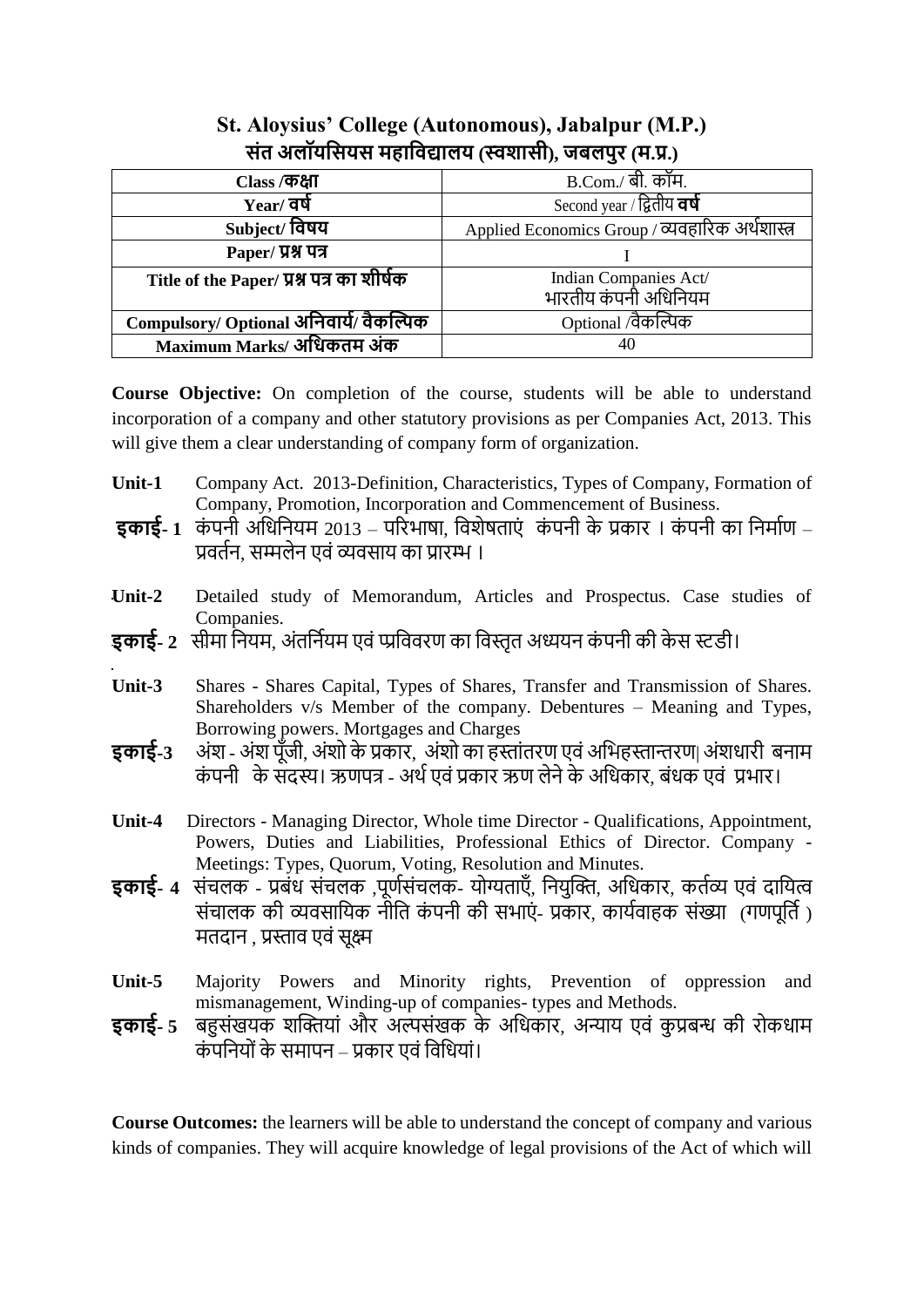enable them to incorporate a company elucidate the administrative set up and winding up of a company.

### **The learners will be able to-**

| CO No. | <b>Course Outcomes</b>                                         | <b>Cognitive Level</b> |
|--------|----------------------------------------------------------------|------------------------|
| $CO-1$ | Recall the concepts of company and classify its types of       |                        |
|        | Companies.                                                     |                        |
| $CO-2$ | Remember the procedure of incorporation of company.            |                        |
| $CO-3$ | Explain the important statutory documents of a Company.        |                        |
| $CO-4$ | Discuss the legal provisions relating to alter the contents of | An                     |
|        | the statutory documents of a company.                          |                        |
| $CO-5$ | Elucidate the administration setup of a company.               |                        |
| $CO-6$ | Discuss various meetings of the company.                       |                        |
| $CO-7$ | Explain different types of winding up of a company and legal   |                        |
|        | provisions relating to winding up of a company.                |                        |

#### **Cognitive Level:**

## **R- Remember; U- Understand; Ap – Apply; An – Analyze; E- Evaluate; C – Create**

| <b>Internal Assessment/ Evaluation and Presentation</b> | 10 marks             |
|---------------------------------------------------------|----------------------|
| Test-I (Objective Questions/Assignment)                 | $(05 \text{ marks})$ |
| Test-II (Descriptive Questions/ Case Study/ Tutorial)   | $(05 \text{ marks})$ |

- 1. शुक्ला एस. एम.- कंपनी अधिनियम- साहित्य भवन ,आगरा
- बुनी जो जो जो जो कांग्रेनी अधिनियम- हिंदी ग्रंथ अकादमी, भोपाल
- 3. नौलखा आर.एल. कंपनी अधिनियम- आर.बी. डी प्रकाशन संस्था नई दिल्ली
- 4. Jain Nitin- Indian Company Act.- Himalaya Publishing House, Mumbai (Both Medium)
- 5. Garg & Chawla- Indian Company Act.- Kalyani Publishers, New Delhi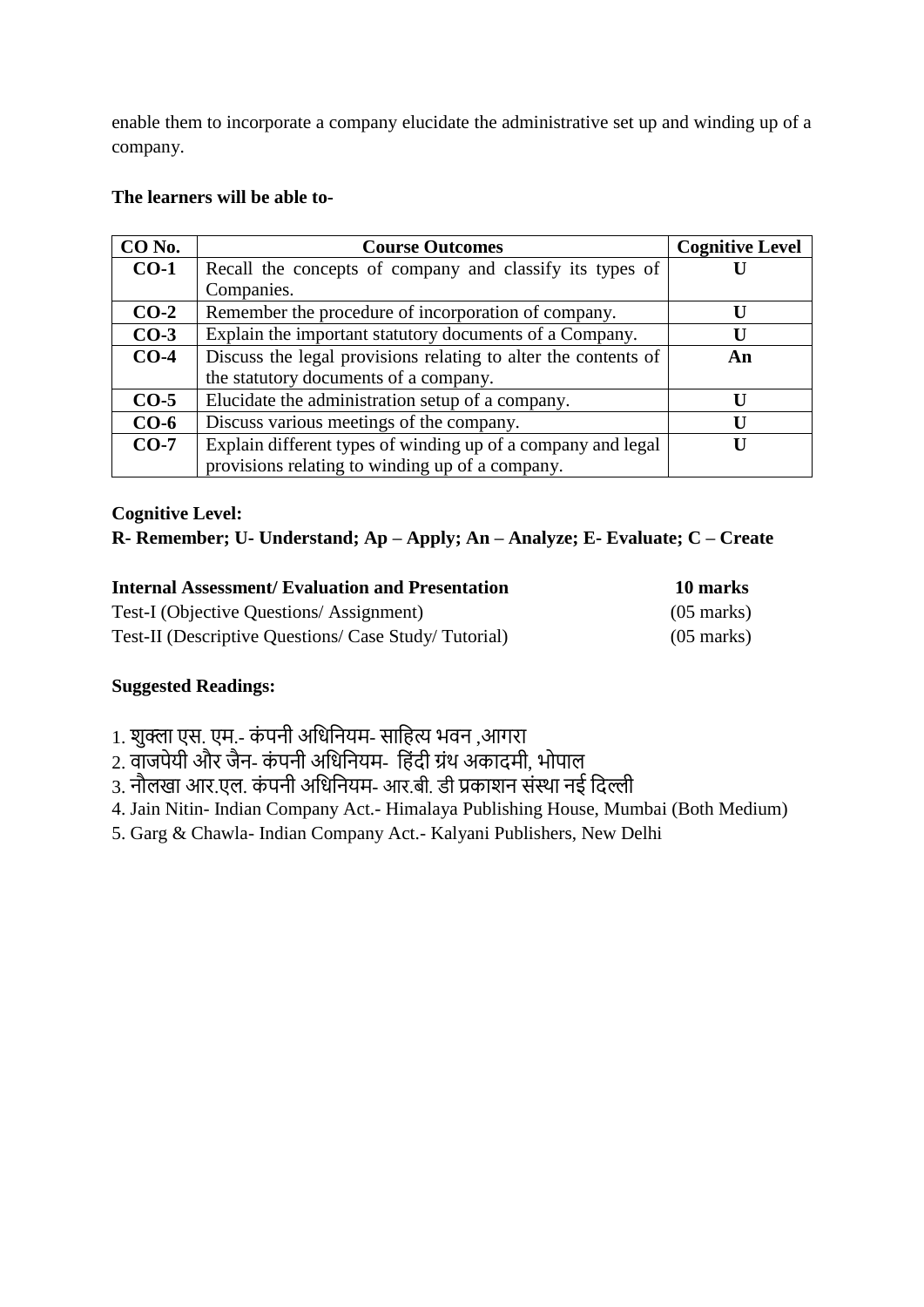| $Class$ कक्षा                            | B.Com./बी.काम                             |
|------------------------------------------|-------------------------------------------|
| $Year$ वर्ष                              | Second / द्वितीय                          |
| Subject/विषय                             | Applied Economics / व्यवहारिक अर्थशास्त्र |
| Paper/ प्रश्न पत्र                       |                                           |
| Title of the Paper/प्रश्न पत्र का शीर्षक | Banking & Insurance/बैंकिंग एवं बीमा      |
| Compulsory/ Optional / अनिवार्य/वैकल्पिक | Optional / वैकल्पिक                       |
| Maximum Marks/अधिकतम अंक:                | 40                                        |

## **St. Aloysius' College (Autonomous), Jabalpur (M.P.) संत अलॉयससयस महासिद्यालय (स्वशासी), जबलपुर (म.प्र.)**

**Course Objective**: The Course enables the learner to understand the various services offered and risks faced by banks. To make them aware of various banking innovations after nationalization. To give an overview about insurance industry and make students understand various principles, provisions that govern the Life and General Insurance Contracts.

- **Unit I** Principles of Banking: Definition of Bank, Creation of Money: Present Structure of Commercial Banks in India. Principles of Management in Banks: Managerial Functions in Bank. Indian Banking System - Features, Classification of Banking Institutions. Reserve Bank of India - Functions, Control of Credit by RBI, Power of RBI. Foreign trade and Bank financing.
- **इकाई 1** बैंकिंग के सिद्धांत: बैंक की परिभाषा,मुद्रा का सुजन, भारत में वाणिज्यिक बैंकों की वर्तमान संरचना। बैंकों में प्रबंध के सिद्धांत: बैंकों में प्रबंधकीय कार्य भारतीय अधिकोषण पद्धति - विशेषताएं. बैंकिंग संस्थाओं का वर्गीकरण। रिजर्व बैंक आॉफ इंडिया - कार्य, रिजर्व बैंक द्वारा साख नियंत्रण, रिजर्व बैंक की शक्तियाँ, विदेशी व्यापार और बैंक वित्तपोषण।
- **Unit II** Management of Deposits and Advances, Deposit Mobilization, Classification and Nature of Deposit Accounts, Advances, Lending Practice, Types of advances. Investment Management: Nature of Bank Investment, Liquidity and Profitability. Cheques, Bills and their Endorsement, Government Securities. Procedure of E-Banking. Mobile Banking and its application.
- **इकाई 2** जमा एवं अग्रिमों का प्रबंधन, जमाओं की गतिशीलता, जमा खातों का वर्गीकरण एवं प्रकृति, अग्रिम, उधार व्यवहार, अग्रिम के प्रकार। विनियोग प्रबंध: बैंक विनियोग की प्रकृति, तरलता एव लाभदायकता। चेक, बिल एवं उनका पृष्ठांकन। शासकीय प्रतिभतियाँ। ई-बैंकिंग प्रक्रिया, मोबाइल बैंकिंग प्रक्रिया।
- **Unit III** Insurance Meaning, Needs, Types, Functions and Principles. IRDA its function and Importance. Insurance as Social Security Tool. Insurance and Economic Development.
- **इकाई 3** बीमा . अर्थ एवं आवश्यकता प्रकारए कार्य एवं सिद्धांत आई आर डी एकार्य एवं महत्व बीमा एक सामाजिक सुरक्षा उपकरण बीमा और आर्थिक विकास।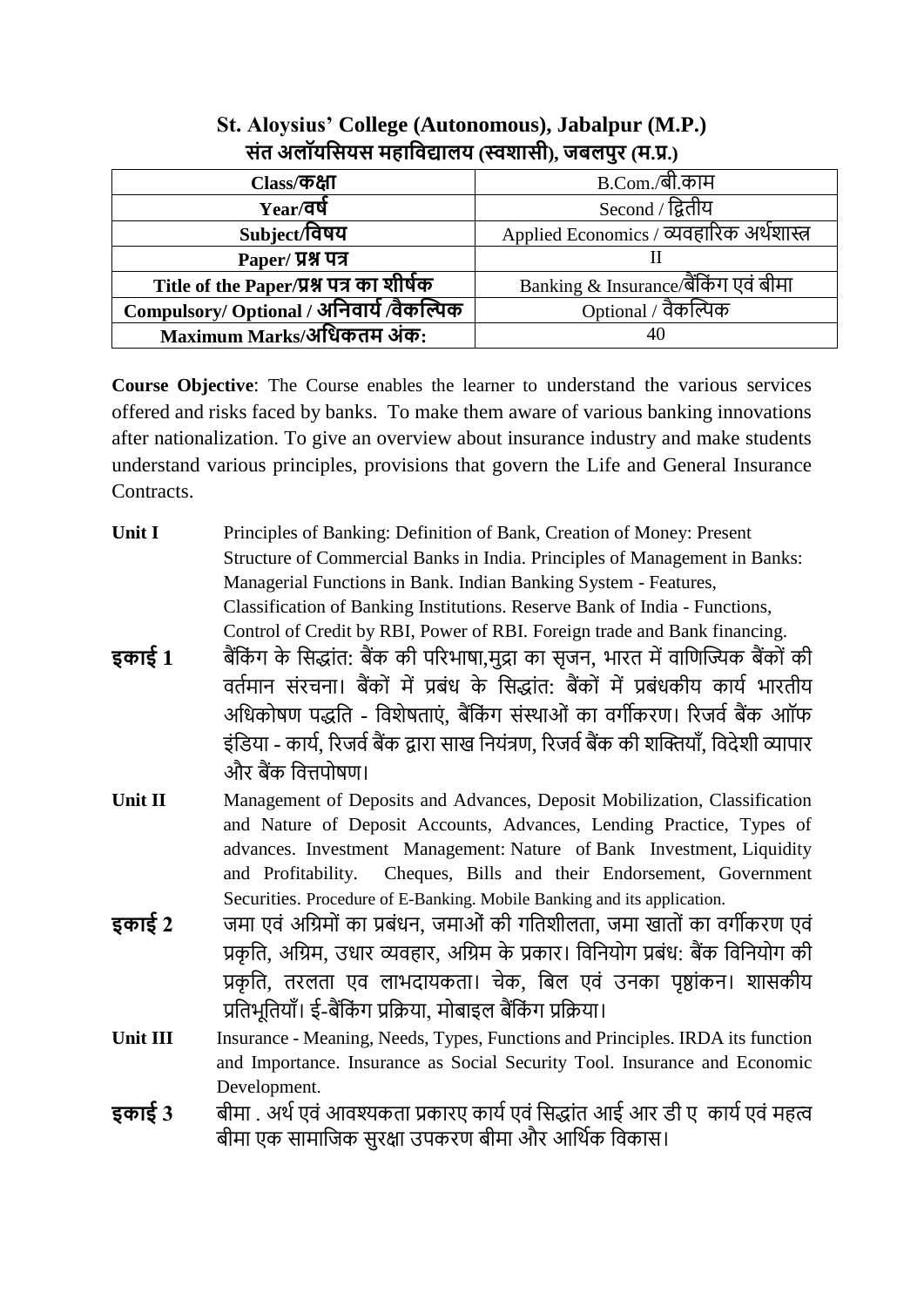| Unit IV | Life Insurance-Introduction, Need, Importance, Types, Elements of Contract |
|---------|----------------------------------------------------------------------------|
|         | and Life Insurance Contract. Settlement of Life Insurance Claims.          |
|         |                                                                            |

- **इकाई 4** जीवन बीमा परिचय- आवश्यकता, महत्व**, प्रकार,** अनुबंध के सारतत्व, जीवन बीमा अनुबंध, जीवन बीमा दावों का निराकरण।
- Unit V Organization of General Insurance Corporation and its Subsidiary Companies and its Functions. Settlement of General Insurance Claim. Health Insurance-Need, Scope & Importance.
- **इकाई 5** सामान्य बीमा निगम का संगठन एवं इसकी सहायक कम्पनिया एवं उनके कार्य सामान्य बीमा दावो का निपटारा, स्वास्थ्य बीमा - आवश्यकता, क्षेत्र एवं महत्व।

**Course Outcomes:** On completion of course, students will be able to demonstrate an awareness of law & practice in banking and Insurance context

| CO No. | <b>Course Outcomes</b>                                    | <b>Cognitive Level</b> |
|--------|-----------------------------------------------------------|------------------------|
| $CO-1$ | Remember the concepts of commercial banks, Indian         | R, E                   |
|        | banking and evaluate the functions of credit control by   |                        |
|        | RBI.                                                      |                        |
| $CO-2$ | Understand the Deposit Mobilization, Investment           | $U$ , An               |
|        | Management and to analyze risks and financial             |                        |
|        | problems,                                                 |                        |
| $CO-3$ | Understand the recent trends in e banking and Indian      | Ħ                      |
|        | Financial network.                                        |                        |
| $CO-4$ | Understand the importance, principals, provisions of life | $U$ , Ap               |
|        | insurance policies, general insurance policies and apply  |                        |
|        | them                                                      |                        |

### **Cognitive Level:**

**R- Remember; U- Understand; Ap – Apply; An – Analyse; E- Evaluate; C – Create**

| <b>Internal Assessment/Evaluation and Presentation</b> | 10 marks             |
|--------------------------------------------------------|----------------------|
| Test-I (Objective Questions/Assignment)                | $(05 \text{ marks})$ |
| Test-II (Descriptive Questions/Tutorial)               | $(05 \text{ marks})$ |

### **Suggested Readings:**

1. ओझा बी. एल., भारत में बैंकिंग विधि एवं व्यवहार, आर. बी. डी. पब्लिशिंग हाऊस, नई दिल्ली (जयपुर)

2. शर्मा एच. सी. टागरा, भारत में बैंकिंग विधि एवं व्यवहार

3. Gordon Natrajan, Banking Law and Practise, Himalaya Publishing House, Mumbai (Both Medium)

4. S. N. Maheshwari, Banking Law and Practice, Kalyani Publishers, New Delhi (Both Medium)

5. Shekar, Banking Law and Practise, Vikash Publishing House, New Delhi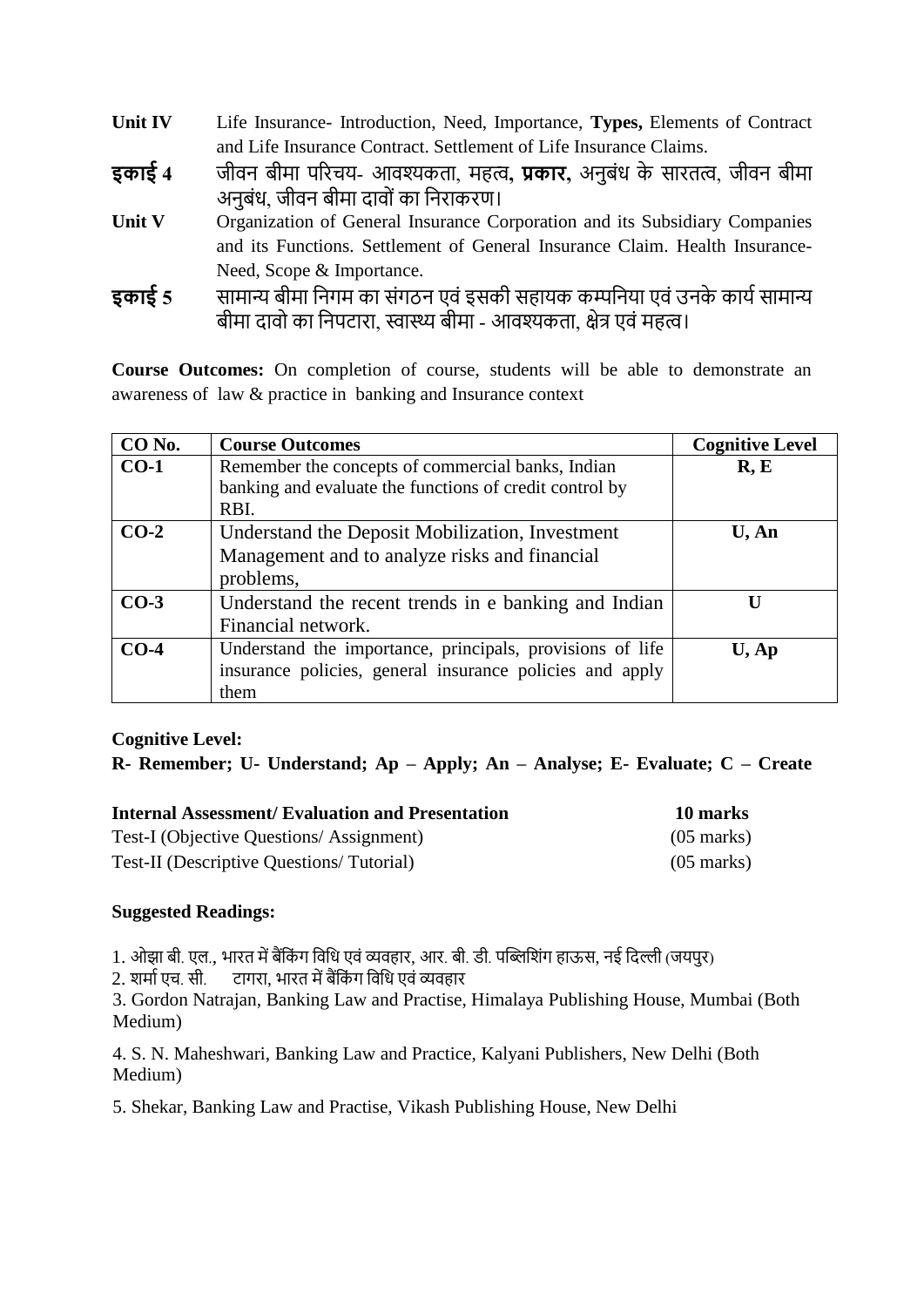| त्तराजसापात्तपत्तं नुहारपद्यासप् (स्पर्नाप्ता), अपसंपूर (न.प्र.) |                                             |  |
|------------------------------------------------------------------|---------------------------------------------|--|
| Class/ ক <b>ধা</b>                                               | <b>B.Com./ बी. कॉम.</b>                     |  |
| Year/ वर्ष                                                       | Second / द्वितीय                            |  |
| Subject/ विषय                                                    | Tax Procedure & Practice / कर प्रक्रिया एवं |  |
|                                                                  | व्यवहार                                     |  |
| Paper/ प्रश्न पत्र                                               | Paper-I                                     |  |
| Title of the Paper/ प्रश्न पत्र का शीर्षक                        | Income Tax procedure & practice/आयकर        |  |
|                                                                  | प्रक्रिया एवं व्यवहार                       |  |
| Compulsory/ Optional अनिवार्य/वैकल्पिक                           | Optional/ वैकल्पिक                          |  |
| Maximum Marks/ अधिकतम अंक:                                       | 40                                          |  |

## **St. Aloysius' College (Autonomous), Jabalpur (M.P.) संतअलायससयस महासिद्यालय )स्वशासी(, जबलपुर )म.प्र.(**

**Course Objective:** Students will be acquainted with the provisions of income tax law. They will get practical knowledge about its application and will be able to assess and compute income tax liability.

- **Unit I-** Outline of provision and rule of various heads of Income, Set-off and Carry forward of Losses. Clubbing of Income Computation of Gross Total Income.
- **इकाई I-** आय के विभिन्न शीर्षकी के प्रावधानों एवं नियमों की रूपरेखा. हानियों की पूर्ति एवं उन्हें आगे ले जाना, आय का मिलान सकल कुल आय की गणना
- **Unit II-** Deduction from Gross Total Income, Income tax rates applicable for various categories assesses. Computation of Total Income of Individual and Tax Liability of Individual.
- **इकाई II-** सकल कुल आय से दी जाने वाली कटोतियाँ, विभिन्न करदाताओं की आयकर दरे एवं व्यक्तियों के कुल आय व कर दायित्व की गणना
- **Unit III-** Deduction of Tax at Source, Advance Payment of Tax, compulsory obligation gets Permanent Account Number(PAN), Provisions and rules relating to preparation of ITR, prescribed returns forms and furnishing in case of various categories of assesses. Electronic forms.
- **इकाई III-** उद्गम स्थान पर कर की कटौती, अग्रिम कर भूगतान, स्थायी खाता संख्या (PAN) प्राप्त करने की अनिवार्यता एवं प्रक्रिया, आय कर तैयार विवरणी करने सम्बन्धी प्रावधान एवं नियम, विभिन्न श्रेणी के करदतायों के लिए लागू प्रारूप उनकी प्रस्तुति, ई-फॉर्म।
- **Unit IV-** Assessment of Hindu Undivided Family and computation of Tax liability of HUF, Assessment of Partnership Firm. Provisions and rules and practical problems.
- **इकाई IV-** हिंदू अविभाजित परिवार की आय की गणना एक कर दायित्व की गणना, साझेदारी फर्म का कर निर्धारण प्रावधान, नियम एवं व्यावहारिक समस्याएं |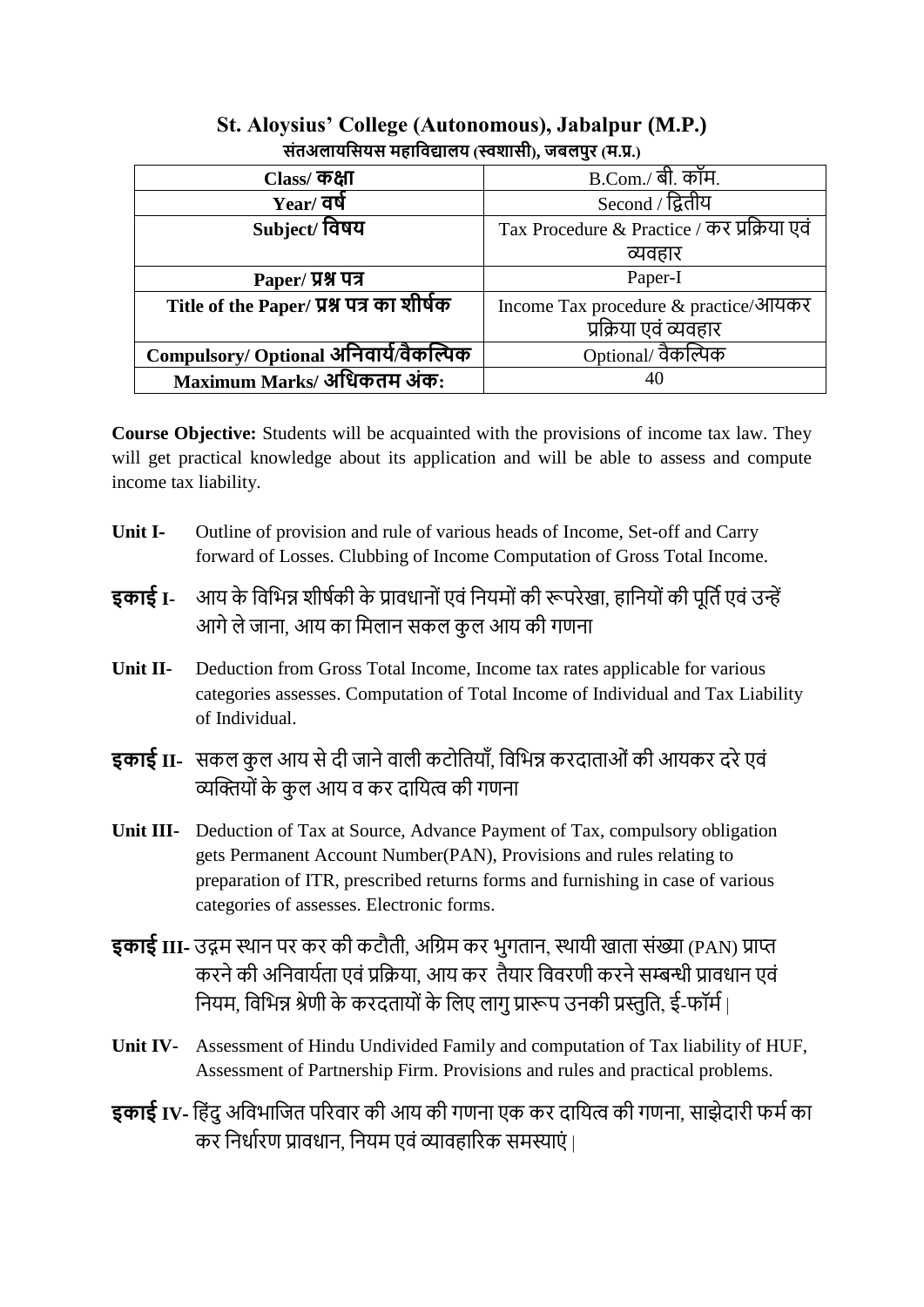- **Unit V-** Assessment of Company, Minimum Alternative Tax (MAT) & calculation of Tax liability of company and tax on Dividend, Special deduction available to Cooperative society u/s 80P and Computation of total Income.
- **इकाई V-** कम्पनी का कर निर्धारण, लाभाश एवं न्यूनतम वैकल्पिक कर (MAT) एवं कम्पनी के कर दायित्व की गणना, सहकारी समिति की धारा 80P के अंतर्गत प्राप्त विशेष कटौती एवं कुल आय की गणना।

**Course Outcome:** On completion of the course the students will be able to understand the income tax law. They will be able to apply its practical aspects and compute income tax liability of Individuals, HUF, Firm, Company and Cooperative Society.

The learners will be able to:

| CO No. | <b>Course Outcomes</b>                                        | Cognitive Level |
|--------|---------------------------------------------------------------|-----------------|
| $CO-1$ | Will understand the provisions of setting-off & carry forward | U               |
|        | of losses while calculating GTI.                              |                 |
| $CO-2$ | Helps to minimize taxable income and tax liability by various | U               |
|        | deductions.                                                   |                 |
| $CO-3$ | Will be helpful to fill $\&$ file the various ITR forms       | An              |
| $CO-4$ | Analyze the imposition of income tax on HUF & a               | An              |
|        | Partnership firm                                              |                 |
| $CO-5$ | Will be able to understand the income tax provisions to       | An              |
|        | calculate tax liability on a Company & Co-operative Society   |                 |

Cognitive Level:

R- Remember; U- Understand; Ap – Apply; An – Analyse; E- Evaluate; C – Create

## **Internal Assessment/ Evaluation and Presentation 10 marks**

| Test-I (Objective Questions/Assignment/Individual Assessment)                           | $(05 \text{ marks})$ |
|-----------------------------------------------------------------------------------------|----------------------|
| Test-II (Descriptive/ Quiz/ Computation of Payment of Tax /PPT Presentation) (05 marks) |                      |

## **Suggested Readings:**

1. Shripal Saklecha & Anit Saklecha- -Income Tax Procedure & Practice (Satish Printers and Publishers)

2. Dr R K Jain- Income Tax Procedure & Practice (SBPD Publication)

3. श्रीपाल सकलेचा एवं अनित सकलेचा- आयकर प्रक्रिया एवं व्यवहार (Satish Printers and Publishers)

4. डॉ.आर के जैन- आयकर प्रक्रिया एवं व्यवहार (SBPD Publication)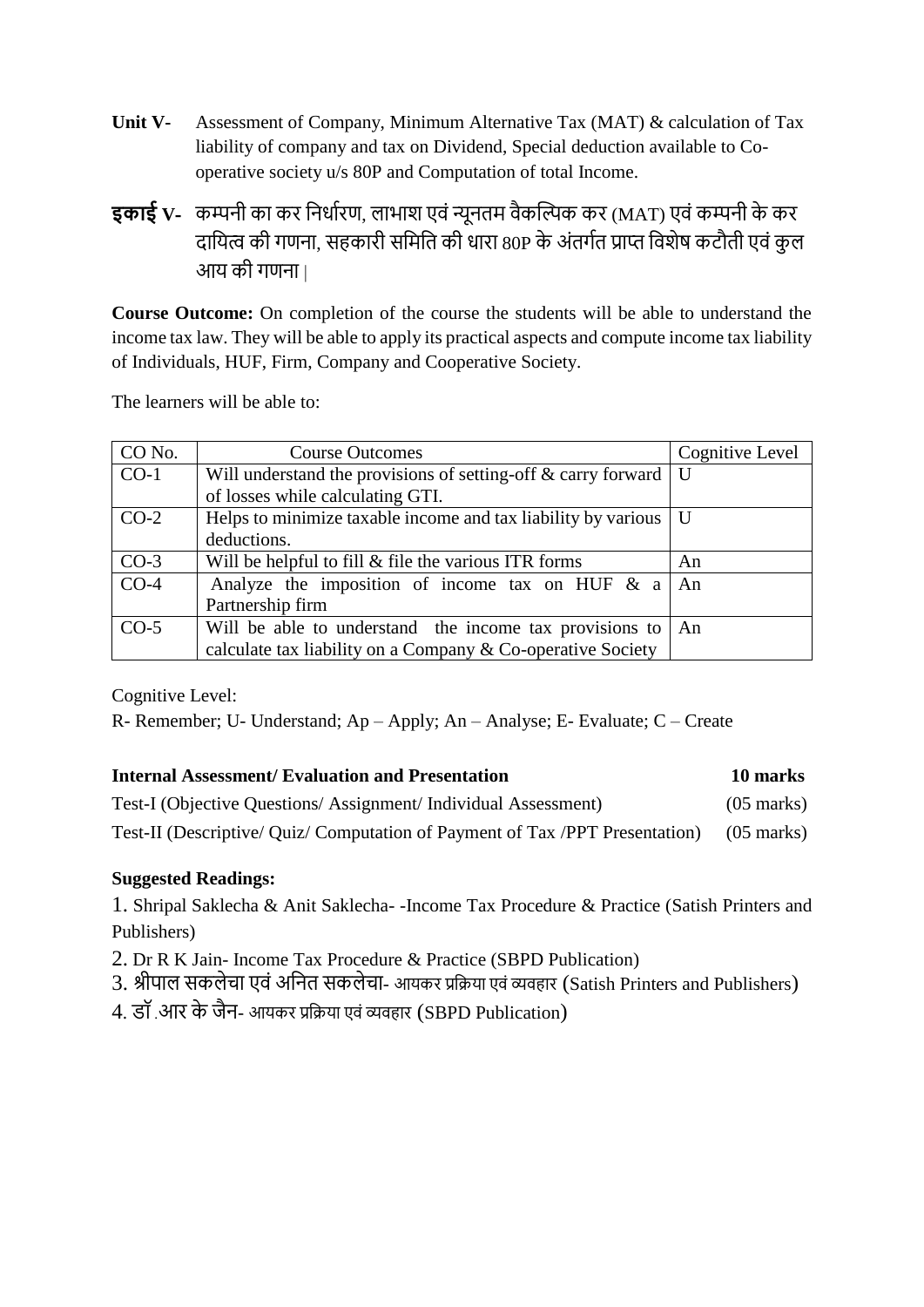| Class/ ক <b>ধা</b>                        | <b>B.Com./ बी. कॉम.</b>                      |
|-------------------------------------------|----------------------------------------------|
| $Year/$ वर्ष                              | Second/ द्वितीय                              |
| Subject/ विषय                             | Tax Procedure and Practice/ कर प्रक्रिया एवं |
|                                           | व्यवहार                                      |
| Paper/ प्रश्न पत्र                        | Н                                            |
| Title of the Paper/ प्रश्न पत्र का शीर्षक | Advanced Study of Goods and Services Tax /   |
|                                           | माल एवं सेवा कर का उच्चतर अध्ययन             |
| Compulsory/ Optional<br>अनिवार्य/वैकल्पिक | Optional/ वैकल्पिक                           |
|                                           |                                              |
| Maximum Marks/ अधिकतम अंक:                |                                              |

## **St. Aloysius' College (Autonomous), Jabalpur (M.P.) संत अलॉयससयस महासिद्यालय )स्वशासी(, जबलपुर )म.प्र.(**

**Course Objective:** To provide the students, advanced knowledge of the GST law in the country. To provide the learners with working knowledge of principles and provisions of IGST. To comprehend the relevance of GST Returns and its contribution for economic development.

- **Unit I** Review of various provisions regarding Goods and Service Tax (GST). Provisions relating to Tax invoice proforma and Procedure for Preparing it (Practical Problems). Provisions regarding Debit and Credit Notes.
- **इकाई I** माल एवं सेवाकर के विभिन्न प्रावधानों का पुनरावलोकन । कर बीजक सम्बन्धी प्रावधान एवं इसे तैयार करने सम्बन्धी प्रारूप एवं प्रक्रिया (व्यावहारिक समस्याएँ) | डेबिट-क्रेडिट नोट सम्बन्धी प्रावधान ।
- Unit II Accounts and Records in GST. Payment of Tax. Provisions relating to interest and Refund.
- **इकाई II** माल एवं सेवाकर में लेखे एवं अभिलेख कर का भुगतान । ब्याज एवं प्रतिदाय (रिफण्ड) सम्बन्धी पातधान।
- **Unit III** Returns Furnishing details of outward supplies and Inward supplies. Furnishing of Returns. Types of various returns and relating Forms - Monthly Return, Quarterly Return (Composition), Annual Return. **E-Way billing- Provisions.**
- **इकाई III** विवरणियाँ जावक एवं आवक पूर्तियों के ब्यौरे देना । विवरणियों की प्रस्तुति । विवरणियों की संख्या एवं विभिन्न फार्म। मासिक विवरणी, त्रैमासिक विवरणी (कम्पोजिशन की दशा में), व द्वषवक द्ववविणी। **ई-िेसबल ंके प्राििाि|**
- **Unit IV** General study of Integrated Goods and Service Tax Act. (IGST) Special provisions relating to Job Work. Process for Reverse charge mechanism.
- **इकाई IV** अंतराज्यीय प्रदाय के सम्बन्ध में एकीकृत माल एवं सेवाकर अधिनियम के प्रावधान एवं नियमों का सामान्य अध्ययन । जाब वर्क सम्बन्धी विशेष प्रावधान, रिवर्स चार्ज मैकेनिजम